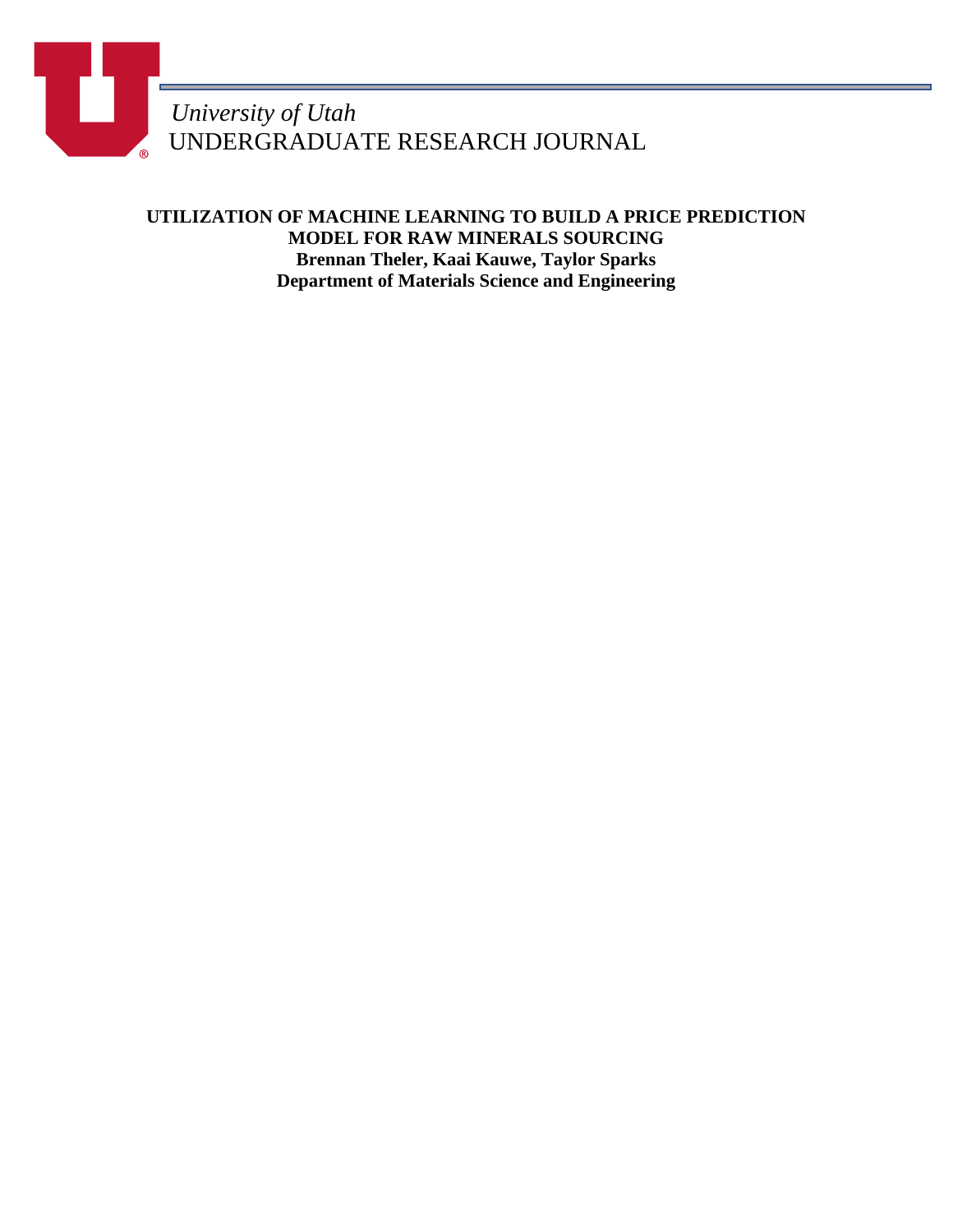In the modern world, most machinery and devices require a wide range of raw minerals, many of which are rare or hard to refine. The world minerals market faces a high level of concentration of supply due to geographical and political constraints on mineral deposits. While materials scientists are primarily concerned with the performance of any given material, businesses must take into account the supply and price volatility of any given mineral component of their products. Machine learning is a powerful tool commonly used to forecast outcomes, but the materials science field has not yet utilized this tool to analyze materials flow from an economic perspective on a large scale to create a comprehensive picture of both performance and economic aspects of a material.

Using data gathered primarily from the United States Geological Survey (USGS), the researchers collated over 55,000 datapoints on a large set of materials for the years 1998-2015. Measures collected included mineral identity, mineral price, market concentration using the Hirfindahl-Hirschmann Index (HHI), inflation indexes, transportation prices through oil price, and total production amounts. These data were normalized and placed into a set of machine learning algorithms (random forest, linear regression, and support vector regression) as descriptive datasets, in order to predict the mineral price of the following year.

Of the three algorithms, similar results were produced with r-squared scores just below .7. The best model by a slight amount in repeated tests with random starting seeds was the random forest regression. One example, with an r-squared score of .6846, is showcased here.



The r-squared score given shows predictive ability, but one hampered by a significant amount of error. This stems from two primary sources. First, the normalization method used normalized the maximum price to a value of 1, with all other datapoints being less than 1. This creates the line of data points on the far-right side of the graph. This normalization method distorts the data by creating a set of guaranteed extreme values and is an analyzation artifact rather than an inherent property of the dataset. Work is ongoing to identify and use better normalization methods, such as mean normalization, to improve the model. Second, all three models used are strongly interpolative—near the extremes of price, 0 and 1, the model ceases to predict accurately, consistently overpredicting near 0 and underpredicting near 1. The random forest model